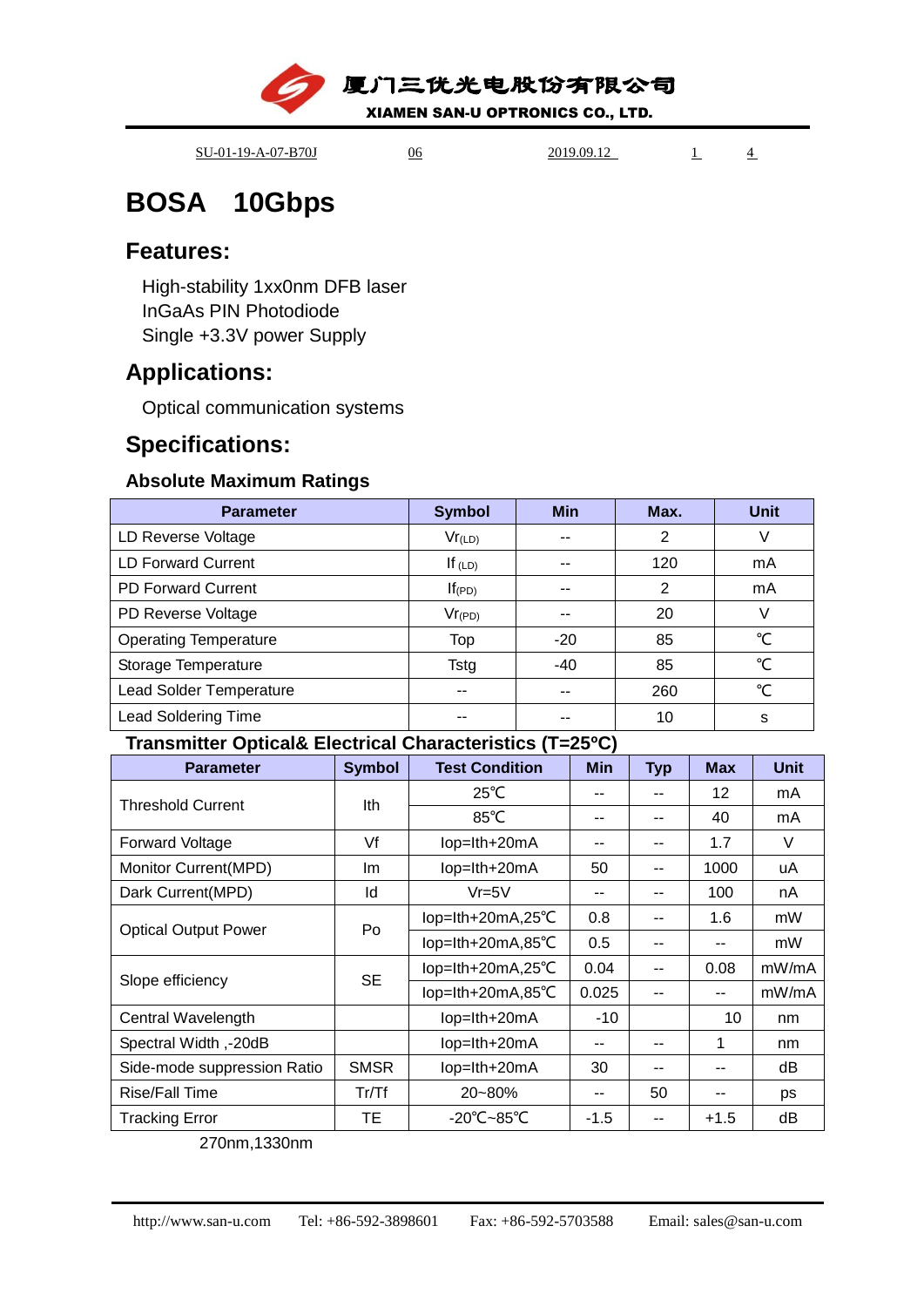厦门三优光电股份有限公司

XIAMEN SAN-U OPTRONICS CO., LTD.

SU-01-19-A-07-B70J 06 2019.09.12 2 4

**Receiver Optical/Electrical Characteristics**

| <b>Parameter</b>           | <b>Symbol</b> | <b>Test Condition</b>  | <b>Min</b> | <b>Typ</b> | <b>Max</b> | Unit |
|----------------------------|---------------|------------------------|------------|------------|------------|------|
| <b>Operating Voltage</b>   | Vcc           | $- -$                  | 3.0        | 3.3        | 3.6        |      |
| Supply current             | Icc           | $Vcc = 3.3V$           | $-$        | --         | 35         | mA   |
| Operating Wavelength       |               | --                     | $-10$      |            | 10         | nm   |
| <b>RSSI Offset Current</b> | ld            | $Vcc = 3.3V$           | --         | --         | 100        | nA   |
| Sensitivity                | Sen           | 10.3125Gbps, PRBS31,   | $-$        | --         | $-15$      | dBm  |
| Overload                   | OL            | $ER=6dB$ , $BER=1E-12$ |            |            | --         | dBm  |

### **Outline Dimension and PIN Definitions**

TYPE-A



TYPE - B

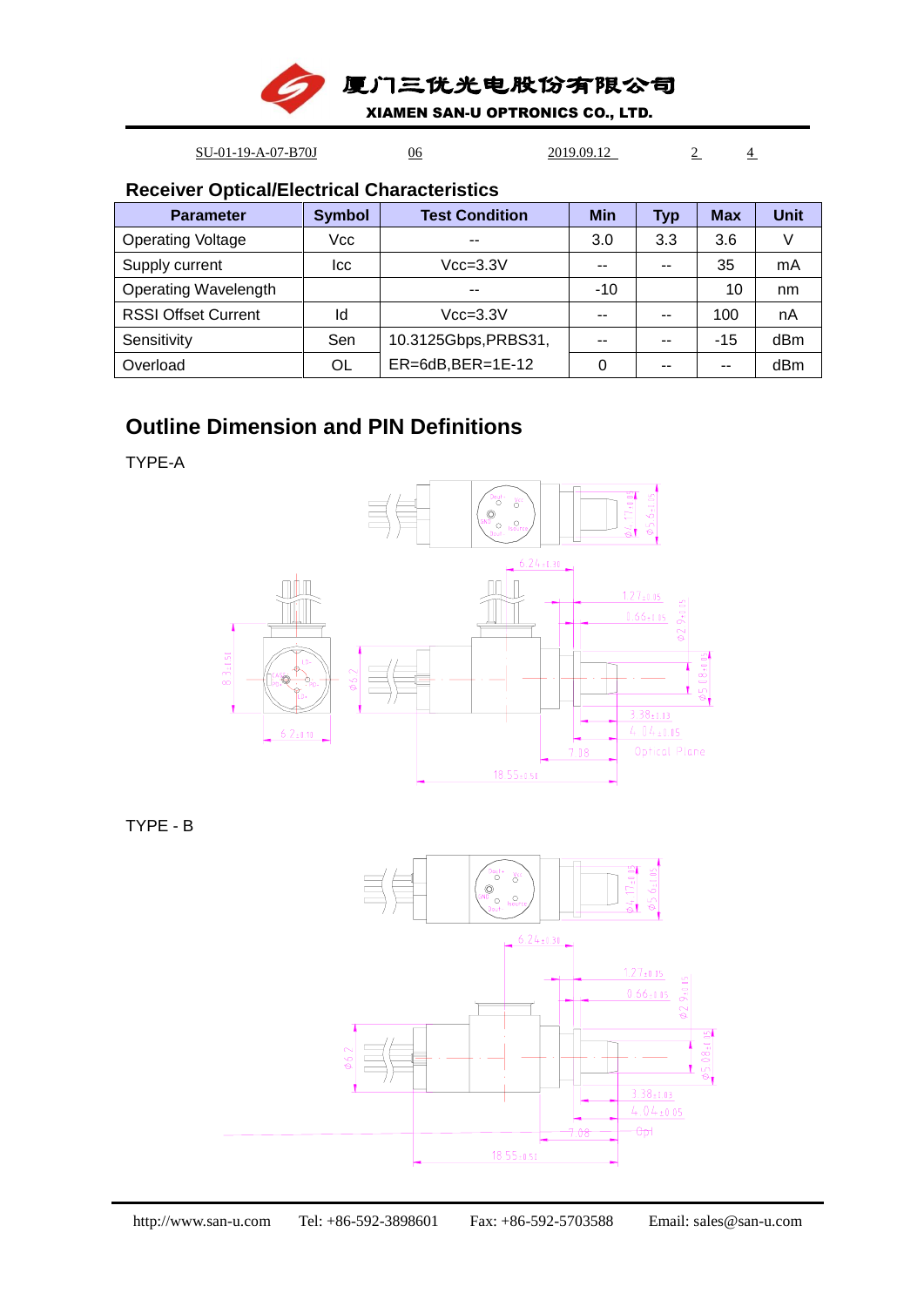



TYPE - C



TYPE - D





### **Order Information:**